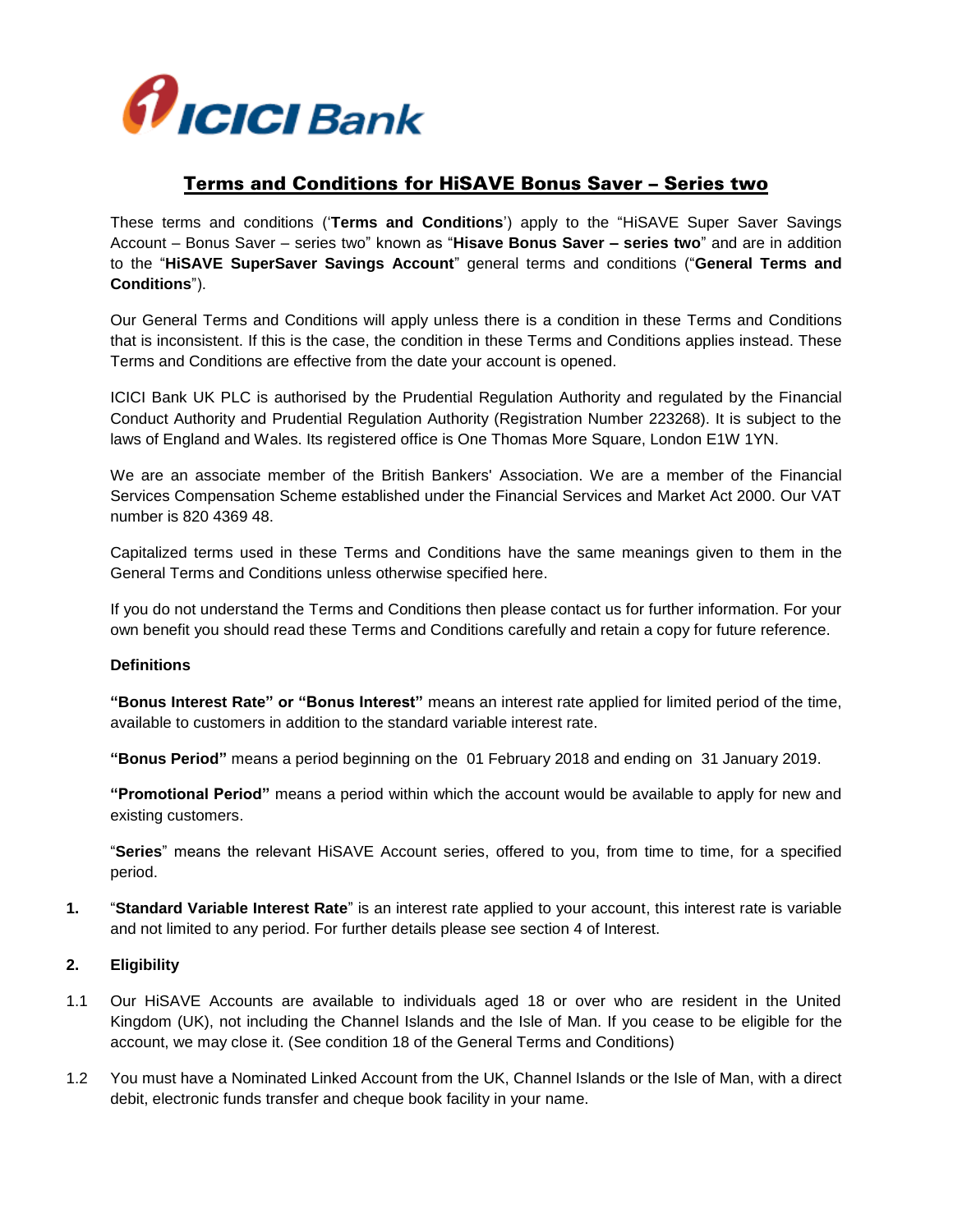

- 1.3 You must have access to electronic mail (email) facilities, and a valid current email address
- 1.4 Existing 'HiSAVE Super Saver Savings account' or 'HiSAVE Savings account' or 'Hisave SuperSaver Savings Account – Bonus Saver' customer can also open an account in this Bonus Saver, in addition to their existing account.

#### **3. General**

- 2.1 The HiSAVE Account is an online, variable rate, savings account.
- 2.2 You can only have one account in this Bonus Saver series which can either be a single or joint account.
- 2.3 Once your account is open and funded you can make unlimited additional deposits or withdrawals into your account without notice or penalty.
- 2.4 You can open an account under this Bonus Saver series only within the Promotional Period. We may choose not to inform you when this Promotional Period is withdrawn.
- 2.5 If there is any change to these Terms and Conditions we will endeavor to communicate the change at least two months prior if it is to your detriment and within one month of making such change if it is to your advantage.

#### **4. Interest**

- 3.1 The Standard Variable Interest rate for your account is variable and details of interest rates will be communicated on our Website.
- 3.2 We will only calculate the interest each day on balances of £1 or more.
- 3.3 The interest will be calculated from the Business Day on which we receive the funds into your account.
- 3.4 Interest will be paid on the last Business Day of each month and at closure of the account.
- 3.5 Interest for the first month will be credited to your account at the end of the second month.
- 3.6 Interest is calculated and rounded off to the second decimal place.
- 3.7 We may run promotions for new or existing customers. These promotions may involve incentives including higher interest rates than those available on our Website. The current rate of interest payable on the HiSAVE Accounts will be displayed on the Website.
- 3.8 We will communicate any change in interest rate to you by posting it on the Website, informing the Customer Service Centre and writing to you by post or email in the following ways:
	- a. If the change is to your advantage, we will tell you within 30 days of the change.
	- b. If the change is to your disadvantage, we will always tell you personally at least 60 days in advance and we'll ignore any notice period for 60 days from the date we first notify you. This will enable you to change or close your account without charge or loss of interest.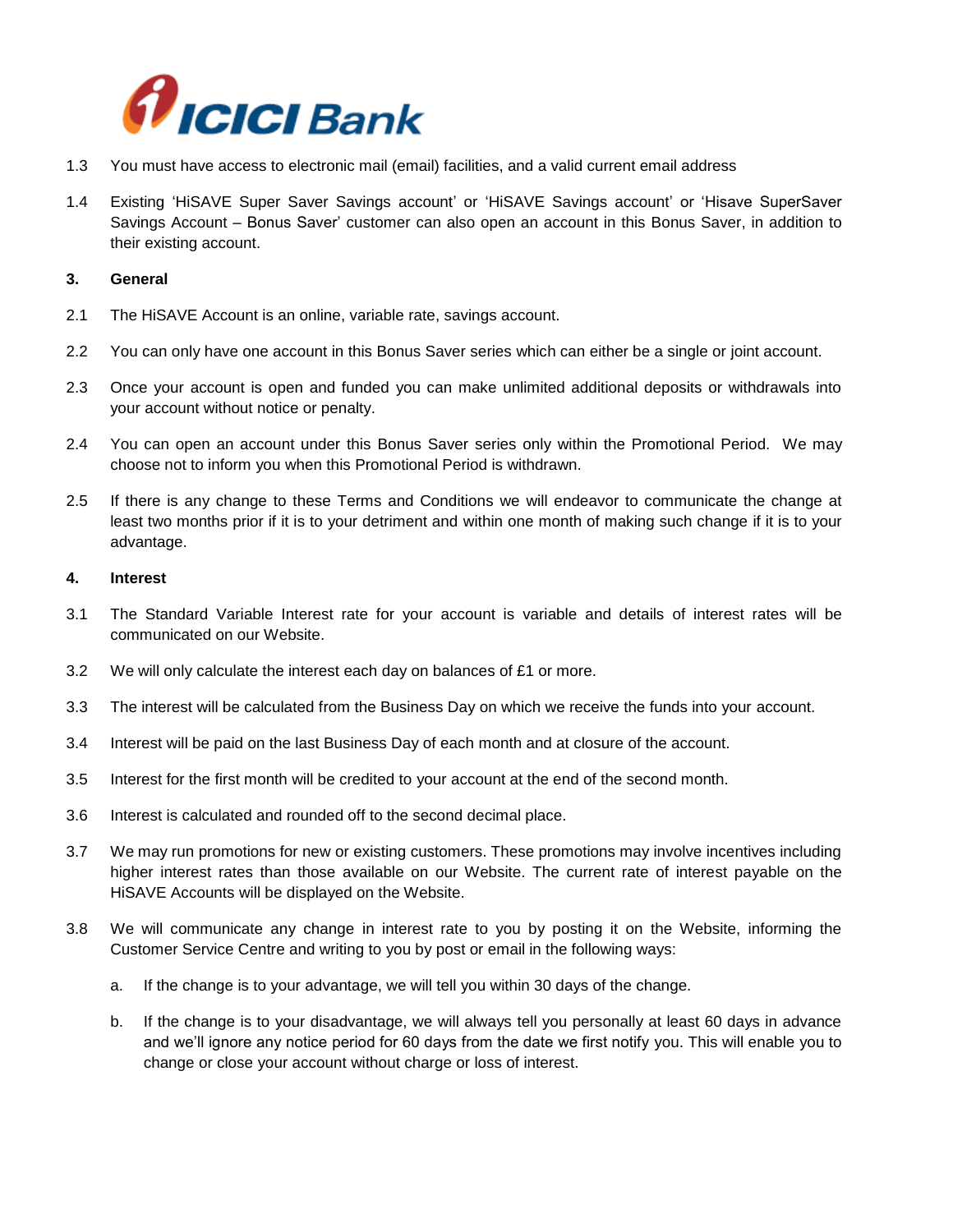

c. We will not change a fixed Bonus Interest (if offered) on your account, during the period of time we have agreed to keep it fixed.

#### *Bonus Interest*

- 3.9 Bonus Interest may be applicable to your account if you open an account within the Promotional Period.
- 3.10 If we do offer to pay Bonus Interest on your account, we will inform you by email in advance about the terms applicable to that Bonus Interest, including the applicable rate, how this will be calculated and the Bonus Period.
- 3.11 We will inform you up to 14 days in advance to let you know when your current Bonus Period is coming to an end.
- 3.12 The Bonus Interest is fixed and we won't vary it during a Bonus Period.
- 3.13 There is a minimum balance criteria of £750 for you to be eligible for the Bonus Interest.
- 3.14 If you close your Account within 45 days of account opening, the Bonus Interest rate would not be paid.
- 3.15 To be eligible for the Bonus Interest rate, you should apply for the account during the Promotional Period and account opening process should be completed within 45 days of the application date.
- 3.16 Subject to the minimum balance being maintained, the Bonus Interest will start accruing once the account is opened successfully. Bonus Interest will not be paid on amounts maintained in the account after end of the Bonus Period.

#### **5. Others**

- 4.1 These Terms and Conditions will be governed by English laws and any dispute between you and us will be subject to the non-exclusive jurisdiction of the courts of England and Wales.
- 4.2 Nothing in these Terms and Conditions will reduce your legal rights including your rights relating to described accounts or services, the fairness of terms on which they are provided to you, and any rights you may have to close your account or to claim compensation. For further information about your legal rights contact your local authority Trading Standards Department, the Office of Fair Trading or the Citizens Advice Bureau.
- 4.3 All communication regarding this Product should be addressed to [ukdirect@icicibank.com](mailto:ukdirect@icicibank.com) or you may write to: ICICI Bank UK, PO Box 68921, One Thomas More Square, London E1W 9HB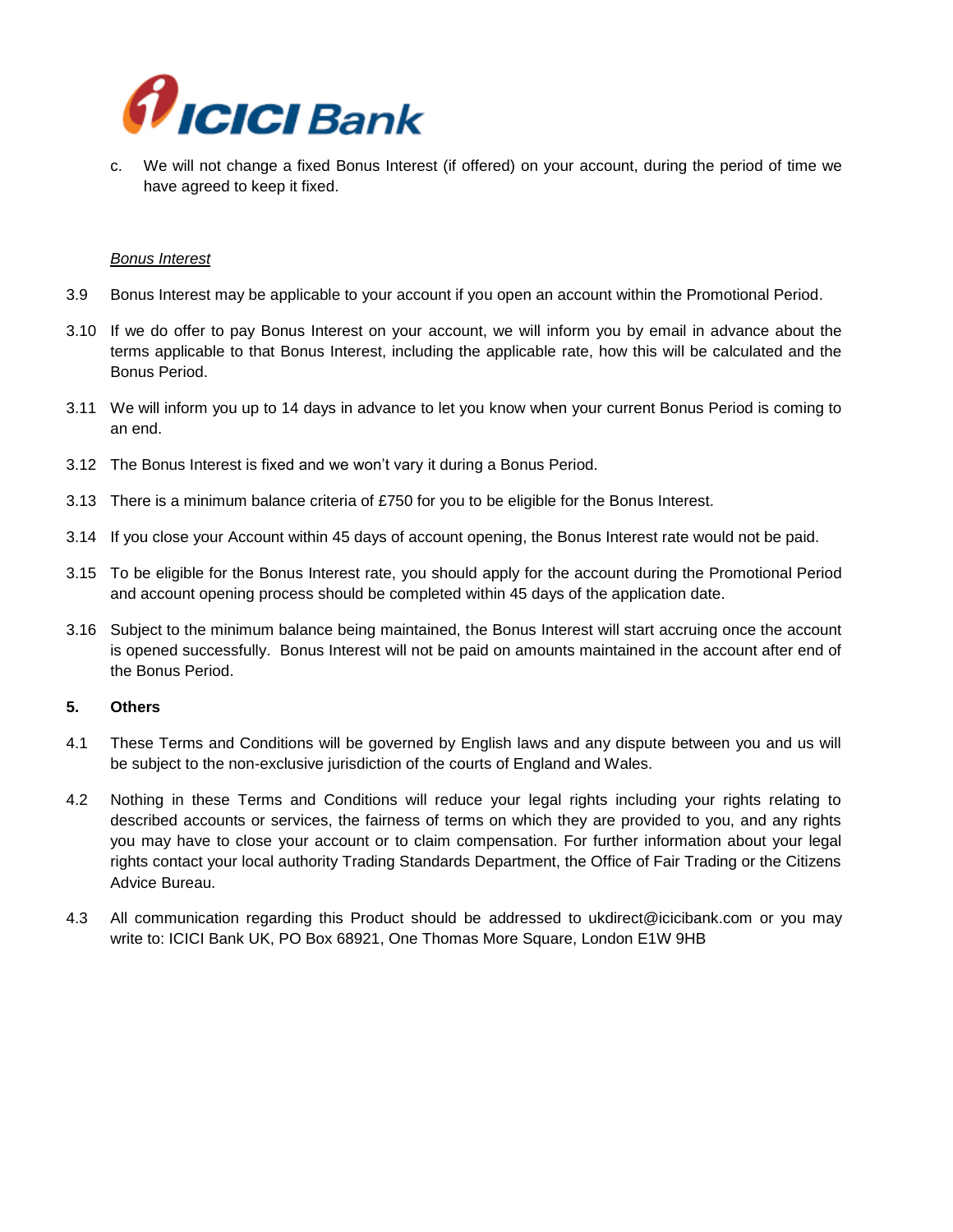

### **Key information about interest**

| <b>Balance</b> | Standard variable Interest   Bonus Interest rates   Interest<br>rates (AER) | (AER) | includina<br>bonus (AER) |
|----------------|-----------------------------------------------------------------------------|-------|--------------------------|
| Up to $£750$   | 0.65%                                                                       | 0%    | 0.65%                    |
| 750 and above  | 0.65%                                                                       | 0.70% | 1.35%                    |

- AER stands for Annual Equivalent Rate and illustrates what the interest rate would be if interest was paid and compounded once each year.
- **Interest is calculated daily and credited to the account monthly.**
- The standard variable interest is accrued daily and only the standard variable interest will be paid in any month where the balance is less than the set criteria of £750.
- **Bonus Interest is accrued daily and will be paid along with the standard variable interest in any** month where balance is above minimum set criteria of £750.
- Bonus Interest will not be paid once the Bonus Period ends. You will continue to receive only standard variable interest after Bonus Period.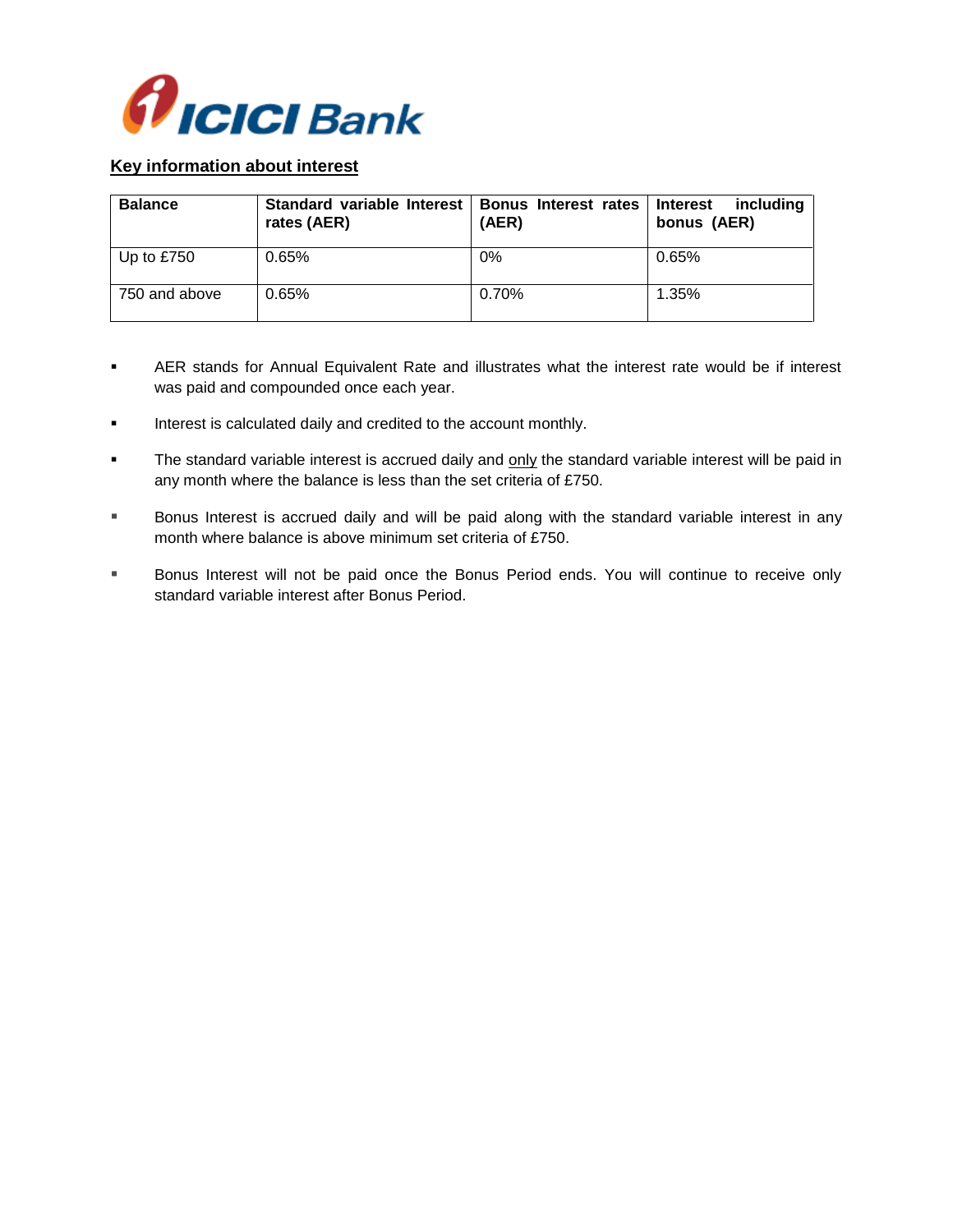

## **Summary Box**

## **HiSave Bonus Saver – Series Two**

| <b>Standard</b><br>variable<br><b>Interest</b><br>Rate       | Can the standard<br>variable interest<br>change?                                                                                                                                                                                                                                                                                                                                      | <b>Bonus Interest</b>                                                                                                                                                                                                                                                                                                                                                                                                                                                                                                                                                                            | <b>Estimated balance after 12</b><br>months (based on £1,000)<br>deposit                                                                                                                                                                                                                                                                                                                                                                                                                                                                                                                                                                                                                                 | <b>Access</b>                       | How much can I<br>save?                                                                                                                                                                                                         | <b>Can I withdraw</b><br>money?                                                                                                                                                                     |
|--------------------------------------------------------------|---------------------------------------------------------------------------------------------------------------------------------------------------------------------------------------------------------------------------------------------------------------------------------------------------------------------------------------------------------------------------------------|--------------------------------------------------------------------------------------------------------------------------------------------------------------------------------------------------------------------------------------------------------------------------------------------------------------------------------------------------------------------------------------------------------------------------------------------------------------------------------------------------------------------------------------------------------------------------------------------------|----------------------------------------------------------------------------------------------------------------------------------------------------------------------------------------------------------------------------------------------------------------------------------------------------------------------------------------------------------------------------------------------------------------------------------------------------------------------------------------------------------------------------------------------------------------------------------------------------------------------------------------------------------------------------------------------------------|-------------------------------------|---------------------------------------------------------------------------------------------------------------------------------------------------------------------------------------------------------------------------------|-----------------------------------------------------------------------------------------------------------------------------------------------------------------------------------------------------|
| $-0.65%$<br><b>AER</b><br>Interest<br>is paid<br>monthl<br>у | $Yes$ ,<br>the<br>standard<br>variable<br>rate<br>$(0.65%)$ can be<br>changed.<br>will keep<br>$\blacksquare$ We<br>informed<br>vou<br>about changes<br>in the interest<br>rates on your<br>account.<br>If we reduces<br>the interest rate<br>to<br>vour<br>disadvantage,<br>will<br>be<br>vou<br>given 60 days<br>prior notice and<br>if you wish, we<br>will close your<br>account. | You can<br>$\blacksquare$<br>earn<br>a<br><b>Bonus</b><br>of<br>Interest<br>0.70%<br>the<br>until<br>Bonus Period ends.<br>Interest is<br><b>Bonus</b><br>٠<br>calculated on a daily<br>basis.<br>The total interest rate<br>including this Bonus<br>Interest will be 1.35%<br>AER.<br>In order to receive<br>$\blacksquare$<br>this Bonus Interest<br>you must maintain an<br>account balance of<br>£750 on a daily<br>basis.<br>Bonus Interest will<br>not be paid once the<br>Bonus Period ends.<br>You will continue to<br>receive only standard<br>variable interest after<br>Bonus Period. | • On an amount of £1000,<br>deposited for 12 months<br>standard<br>variable<br>at<br>interest rate of 0.65%<br>$(AER)$ ,<br>0.70%<br>and<br>(AER)<br><b>Bonus</b><br>interest<br>you'll earn an interest of<br>approximately £13.50.<br>This will be the gross<br>(the standard<br>interest<br>variable interest $+$ the<br><b>Bonus</b><br>Interest),<br>all<br>the<br>provided<br>conditions are met.<br>With<br>only<br>standard<br>$\blacksquare$<br>variable<br>interest<br>rate.<br>will<br>vou<br>earn<br>approximately £6.50.<br>The above example is<br>$\blacksquare$<br>applicable when amount<br>deposited<br>is.<br>for<br>complete year and is not<br>withdrawn<br>from<br>the<br>account. | • Online<br>Phone<br>$\blacksquare$ | Minimum £1<br>$\blacksquare$<br><b>Bonus</b><br>but<br>Interest<br>will<br>not<br>apply;<br>and<br>For<br><b>Bonus</b><br>$\blacksquare$<br>interest<br>to<br>apply,<br>minimum<br>balance<br>of<br>£750 must be<br>maintained. | ■ Yes,<br>but if<br>your balance<br>below<br>is<br>£750,<br><b>VOU</b><br>will<br>not<br>the<br>receive<br><b>Bonus</b><br>Interest<br>for<br>the<br>period<br>your balance<br>drops below<br>£750. |